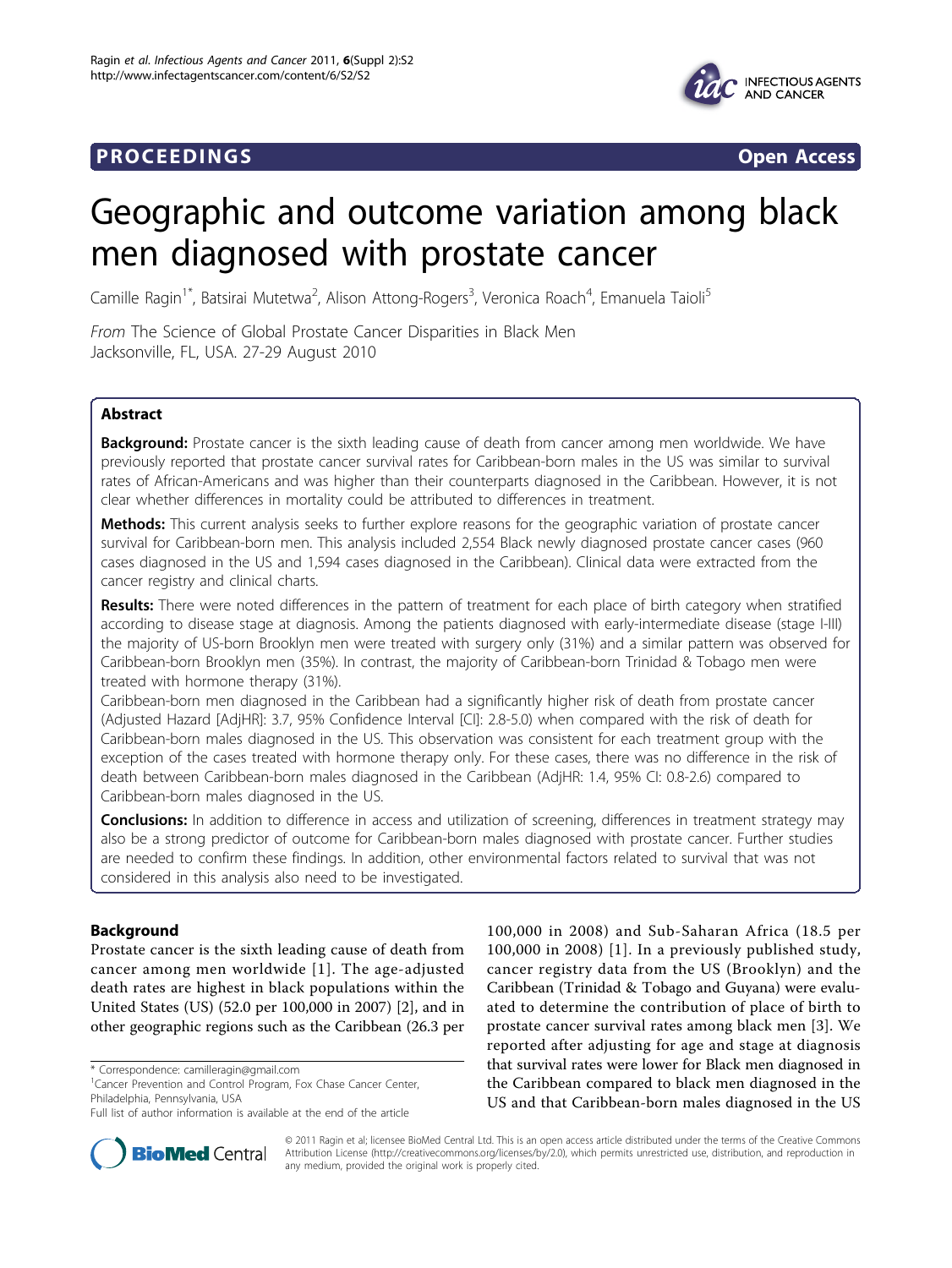had similar survival rates as African-Americans. It is possible that the difference in outcome between these two groups of Caribbean-born men may be explained by higher utilization of screening and/or easier access to care and to efficacious treatment in the US. This current analysis seeks to further explore the geographic variation of prostate cancer survival for Caribbean men in order to shed some insight on the previous findings and to confirm this hypothesis. Further explorations were made to determine whether the geographic variation of prostate cancer survival for Caribbean-born men may be attributed to differences in treatment strategy.

## Methods

De-identified cancer registry datasets were obtained for all men diagnosed with histologically confirmed prostate cancer between 1995 and 2007 from the US (all cases diagnosed and/or treated at the University Hospital of Brooklyn, Brooklyn, New York, USA) and Caribbean (all cases diagnosed and treated in Trinidad & Tobago). Detailed methods related to data collection and coding were previously described [[3\]](#page-4-0). The cancer registry study population ( $N = 5,533$ ) consisted of 1,100 males diagnosed and/or treated in the US and 4,433 males diagnosed and treated in the Caribbean (Trinidad & Tobago). This current analysis was limited to Black males only (N  $= 3,424$ ). Among these, 662 cases (19%) diagnosed in the Caribbean and 392 cases (11%) diagnosed in the US were excluded because place of birth was not specified and 208 cases (6%) diagnosed in the Caribbean were excluded because treatment data were not available. Therefore the final number of cases included in this analysis was 2,162 prostate cancer cases (568 cases diagnosed in the US and 1,594 cases diagnosed in the Caribbean).

Statistical analyses were performed using STATA SE (version 10.1) software (StataCorp. LP, College Station, TX, USA). Place of birth for all cases was classified as US-born Brooklyn, Caribbean-born Brooklyn, Africanborn Brooklyn and Caribbean-Born Trinidad & Tobago. Marital status was categorized as single, married (including common-law marriage) and other (which includes separated, divorced and widowed). For comparison between cancer registry datasets, stage at diagnosis was reclassified as Stage I-III (localized or regional) and Stage IV (distant). Treatment was categorized as having no treatment (i.e. no surgery, radiotherapy or hormone therapy), surgery only, radiotherapy only, hormone therapy only or combination therapy (surgery and/or radiotherapy and/or hormone therapy). Follow up time was calculated in months by subtracting the date of diagnosis from the date of last contact (for cases that were alive) or from the date of expiration (for cases that were dead). All statistical tests were two-sided, and a P-value less than 0.05 were considered statistically significant.

One-way analysis of variance was performed in order to compare the differences in mean age across categories of place of birth. Associations between place of birth and stage at diagnosis or treatment were analyzed using the chi-square test. Multivariable cox proportional hazard models estimated the risk of death for each place of birth category according to the type of treatment received.

## Results

## Stage at diagnosis and treatment according to place of birth

The majority of the cases were married and there were no significant differences according to place of birth. The mean age at diagnosis was similar for men diagnosed in the US irrespective of their place of birth (US-born Brooklyn men: 65.1 years, standard deviation  $[SD] \pm 9.7$ ; Caribbean-born Brooklyn men: 66.2 years, SD  $\pm$  8.5 and African-born Brooklyn men:  $64.6 \pm 9.8$ ) while the mean age at diagnosis for Caribbean-born men in Trinidad & Tobago were significantly higher than men diagnosed in the US (70.4 years, SD  $\pm$  9.5) (test of equal variance, p – value: 0.044). For both the US and Trinidad & Tobago males, adenocarcinoma was the most common histologic type that was diagnosed. The majority of cases were diagnosed at stage I-III irrespectively of their place of birth (Table [1](#page-2-0)). However, twenty-one percent of Caribbeanborn males diagnosed in Trinidad and Tobago had advanced disease (stage IV) while the proportion of stage IV disease among males diagnosed in Brooklyn varied from 7% for Caribbean born men living in the US to 10% for US born men . Further stratification of the cases diagnosed in Trinidad & Tobago revealed that the proportion of early-intermediate stage and late-stage cancers were different between the two islands. For Tobago, 75% of the cases were diagnosed with early-intermediate stage disease and 11% diagnosed with late stage disease, 14% of the cases were not staged. In contrast, 56% of the cases in Trinidad were diagnosed with early-intermediate disease, 24% were diagnosed with late stage disease and 20% were not staged.

Among the patients diagnosed with early-intermediate disease (stage I-III) the majority of US-born Brooklyn men were treated with surgery only (31%) and a similar pattern was observed for Caribbean-born Brooklyn men (35%) as well as for Africa-born Brooklyn men (31%). In contrast, the majority of Caribbean-born Trinidad & Tobago men were treated with hormone therapy (31%).

For patients diagnosed with advanced disease (Stage IV) the majority of US-born Brooklyn men had no treatment (50%). In contrast to US-born men diagnosed in Brooklyn, the pattern of treatment appeared to be similar for Caribbean-born Brooklyn men and Caribbean-born Trinidad & Tobago men. A fairly close to equal proportion of patients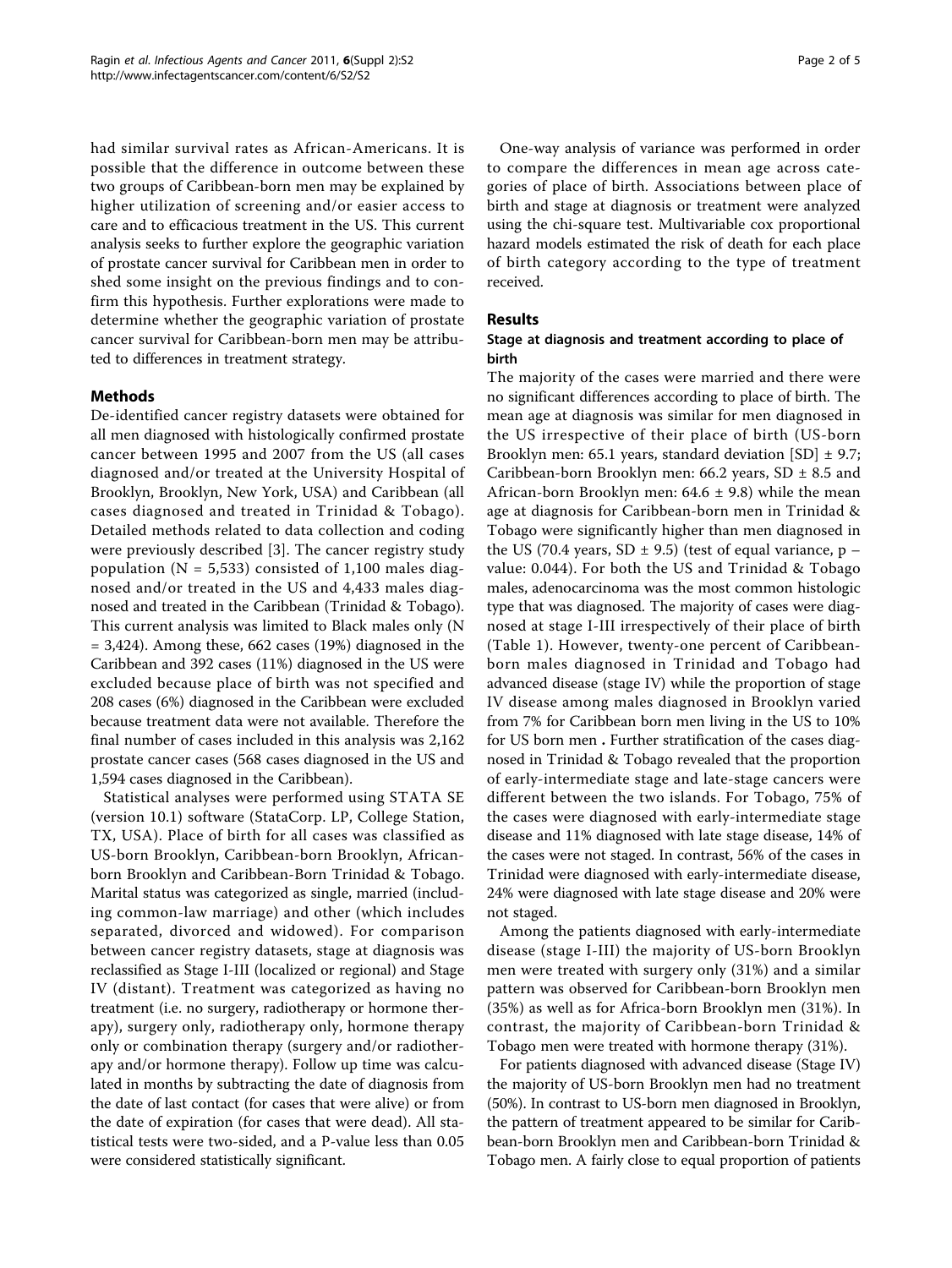| Characteristic       | $N = 125$<br>N(%) | $N = 37$<br>N (%) | $N = 406$<br>N(%) | US-born Brooklyn African-born Brooklyn Caribbean-born Brooklyn Caribbean-born Trinidad & Tobago P-Value<br>$N = 1,594$<br>N(%) |          |
|----------------------|-------------------|-------------------|-------------------|--------------------------------------------------------------------------------------------------------------------------------|----------|
| Histology            |                   |                   |                   |                                                                                                                                |          |
| Carcinoma, NOS       | 4(3.2)            | 2(5.4)            | 5(1.2)            | 177(11.1)                                                                                                                      | < 0.0001 |
| Adenocarcinoma       | 121 (96.8)        | 35 (94.6)         | 397 (97.8)        | 1,406 (88.2)                                                                                                                   |          |
| Other <sup>1</sup>   | 0(0.0)            | 0(0.0)            | 4(0.99)           | 11(0.7)                                                                                                                        |          |
| Stage                |                   |                   |                   |                                                                                                                                |          |
| $ -   $              | 111 (88.8)        | 32 (86.5)         | 367 (90.4)        | 953 (59.8)                                                                                                                     | < 0.0001 |
| ${\sf IV}$           | 12 (9.6)          | 3(8.1)            | 27(6.7)           | 338 (21.2)                                                                                                                     |          |
| Unstaged             | 2(1.6)            | 2(5.4)            | 12(3.0)           | 303(19.0)                                                                                                                      |          |
| Treatment            |                   |                   |                   |                                                                                                                                |          |
| Stage I-III          | $N = 111$         | $N = 32$          | $N = 367$         | $N = 953$                                                                                                                      | < 0.0001 |
| No treatment         | 32 (28.8)         | 9(28.1)           | 54 (14.7)         | 250 (26.2)                                                                                                                     |          |
| Surgery only         | 34 (30.6)         | 10 (31.2)         | 128 (34.9)        | 107 (11.2)                                                                                                                     |          |
| Radiotherapy only    | 29(26.1)          | 5(15.6)           | 83 (22.6)         | 64 (6.7)                                                                                                                       |          |
| Hormone therapy only | 0(0.0)            | 0(0.0)            | 13(3.5)           | 295 (31.0)                                                                                                                     |          |
| Combination therapy* | 16(14.4)          | 8(25.0)           | 89 (24.3)         | 237 (24.9)                                                                                                                     |          |
| Treatment            |                   |                   |                   |                                                                                                                                |          |
| Stage IV             | $N = 12$          | $N = 3$           | $N = 27$          | $N = 338$                                                                                                                      | 0.295    |
| No treatment         | 6(50.0)           | 1(33.3)           | 9(33.3)           | 124 (36.7)                                                                                                                     |          |
| Surgery only         | 2(16.7)           | 0(0.0)            | 1(3.7)            | 13(3.9)                                                                                                                        |          |
| Radiotherapy only    | 2(16.7)           | 1(33.3)           | 2(7.4)            | 32 (9.5)                                                                                                                       |          |
| Hormone therapy only | 2(16.7)           | 1(33.3)           | 9(33.3)           | 74 (21.9)                                                                                                                      |          |
| Combination therapy* | 0(0.0)            | 0(0.0)            | 6(22.2)           | 95 (28.1)                                                                                                                      |          |

<span id="page-2-0"></span>

|  |  |  | Table 1 Clinical and treatment characteristics of prostate cancer cases |  |  |  |  |
|--|--|--|-------------------------------------------------------------------------|--|--|--|--|
|--|--|--|-------------------------------------------------------------------------|--|--|--|--|

\*Combination refers to any combination of surgery, radiation and hormone therapy or at least two different types of therapy. <sup>1</sup>Other (histology): Glandular intraepithelial neoplasia, grade III; Small cell carcinoma; Squamous cell carcinoma; Transitional cell carcinoma; Cribriform carcinoma; Acinar cell carcinoma and Sarcoma.

receiving either no treatment, hormone therapy only or combination therapy was observed for these groups.

## Survival rates and place of birth according to stage at diagnosis and treatment received

Overall survival rates for each place of birth category stratified according to stage at diagnosis revealed differences in outcome for Caribbean men. For cases diagnosed with early/intermediate stage cancer, the five-year survival rates for men diagnosed in Brooklyn were about two-fold higher than that of Caribbean-born men diagnosed in Trinidad & Tobago men, this was irrespective of whether the Brooklyn men were born in the US, Caribbean or Africa (84%, 82% and 77% vs. 41%). In contrast, for the cases diagnosed with advanced disease the 5-year survival rate for US-born men diagnosed in Brooklyn was 49%, while much lower but similar five-year survival rates were seen for Caribbeanborn men diagnosed in Brooklyn and Caribbean-born men diagnosed in Trinidad & Tobago (29% and 10% respectively).

Table [2](#page-3-0) summarizes the hazard ratios for each place of birth category according to the type of treatment after adjusting for stage and age at diagnosis. For the overall

study population, and as previously reported [\[3](#page-4-0)], Caribbean-born men diagnosed in the Caribbean had a significantly higher risk of death from prostate cancer (Adjusted Hazard [AdjHR]: 3.8, 95% Confidence Interval [CI]: 2.8- 5.1) when compared with the risk of death for Caribbeanborn males diagnosed in the US. This observation was consistent for each treatment group with the exception of the cases treated with hormone therapy only. For these cases, there was no difference in the risk of death between Caribbean-born males diagnosed in the Caribbean (AdjHR: 1.4, 95% CI: 0.8-2.6) compared to Caribbean-born males diagnosed in the US. In contrast, the African-born men treated with hormone therapy only were shown to have a significantly increased risk of death compared to the Caribbean-born Brooklyn men. For all other treatment groups, there was no difference in the risk of death between African-born and Caribbean-born men diagnosed in the US. It was not possible to determine the risk of death for US-born males diagnosed in the US because only two cases treated with hormone therapy only. Similarly, the risk of death for African-born males diagnosed in the US and treated with combination therapy could not be estimated because there were too few cases.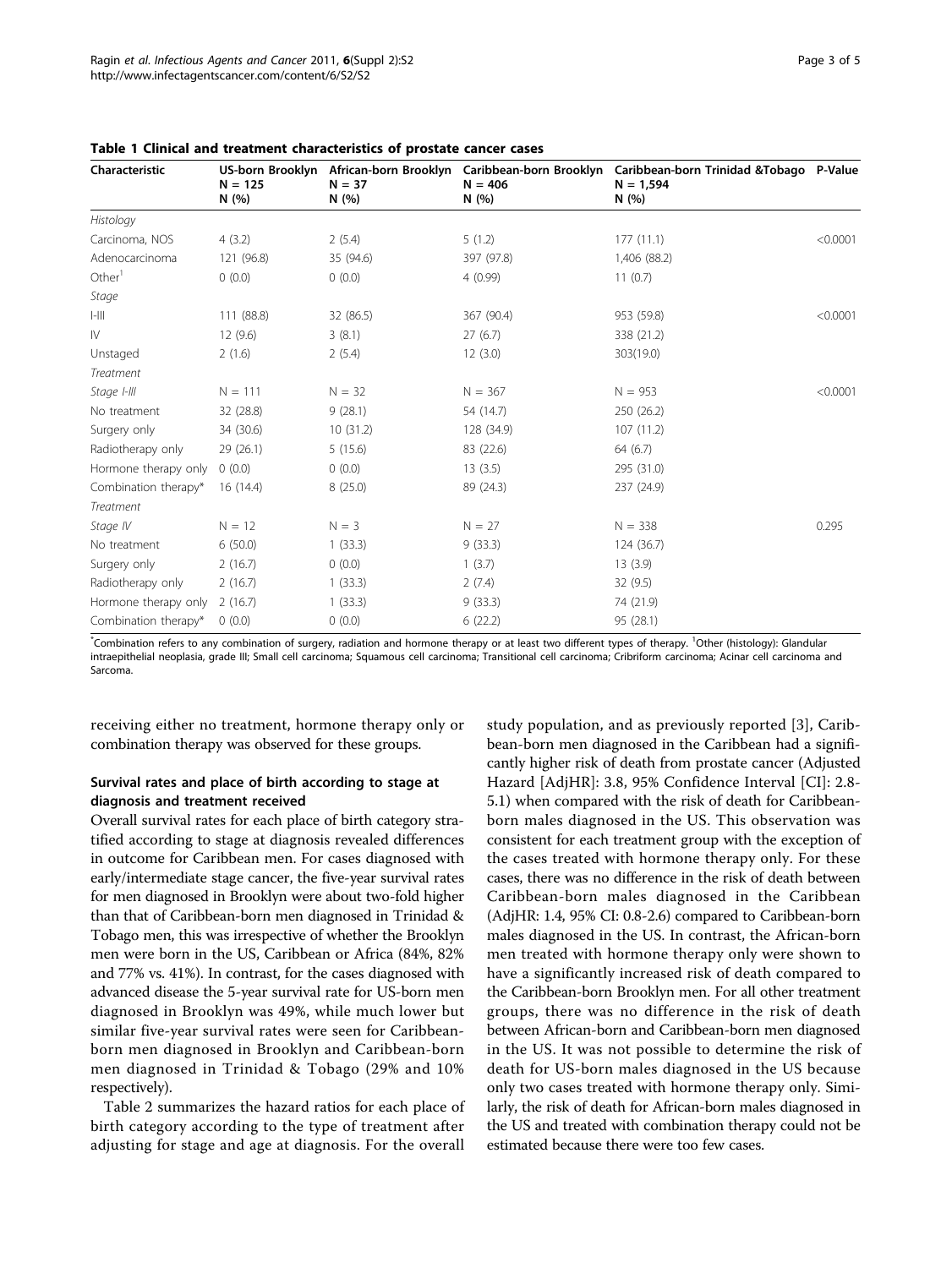|                                     | No treatment<br>$N = 493$ | Surgery only<br>$N = 310$ | Radiotherapy<br>only<br>$N = 236$ | Hormone therapy<br>only<br>$N = 449$ | Combination<br>therapy<br>$N = 630$ |
|-------------------------------------|---------------------------|---------------------------|-----------------------------------|--------------------------------------|-------------------------------------|
| <b>Place of Birth/registry</b>      | <b>AdjHR (95% CI)</b>     | AdjHR (95% CI)            | AdjHR (95% CI)                    | AdjHR (95% CI)**                     | AdjHR (95% CI)**                    |
| Caribbean-born Brooklyn             | Reference                 | Reference                 | Reference                         | Reference                            | Reference                           |
| <b>US-born Brooklyn</b>             | 0.9<br>$(0.3 - 2.9)$      | 0.6<br>$(0.1 - 3.2)$      | 1.4<br>$(0.6 - 3.4)$              |                                      | 1.1<br>$(0.3 - 4.0)$                |
| Caribbean-born Trinidad &<br>Tobago | 4.4<br>$(2.3 - 8.5)$      | 3.9<br>$(1.7 - 9.1)$      | 3.0<br>$(1.3 - 7.1)$              | 1.4<br>$(0.8 - 2.6)$                 | 5.2<br>$(2.9-9.3)$                  |
| African-born Brooklyn               | 2.2<br>$(0.5 - 10.1)$     | 2.8<br>$(0.3 - 23.7)$     | 3.3<br>$(0.7 - 15.0)$             | 6.2<br>$(1.4 - 28.4)$                |                                     |

<span id="page-3-0"></span>Table 2 Risk of death among Black men according to type of treatment received

AdjHR = Hazard ratio; \*After adjusting for treatment and age at diagnosis and stage –

\*\*adjusting for age and stage

## **Discussion**

Geographic and outcome variation of prostate cancer survival has been well documented [[4\]](#page-4-0). In this analysis, our aim was to further explore the geographic and outcome variation for prostate cancer for black Caribbean males. Using cancer registry data, we have evaluated whether differences in treatment may account for the observed difference on outcome for Caribbean-born males diagnosed in the US compared to those diagnosed in the Caribbean. In this as well as a previous study, we have shown that Caribbean-born males diagnosed in the US have survival benefit over Caribbean-born males diagnosed in the Caribbean [[3\]](#page-4-0). Possible explanations for this finding may be related to improved access to screening and medical care. We anticipate that a population with adequate access and utilization of screening would subsequently have a higher proportion of cases diagnosed early. This analysis highlights that the majority of cases in the US were diagnosed at stage I-III while Caribbean-born cases diagnosed in the Caribbean were diagnosed mostly with advance stage disease thus supporting the notion that access to screening is likely to contribute to the geographic variation in survival for Black Caribbean-born men. Further stratification of the cases diagnosed in Trinidad & Tobago revealed a much smaller proportion of late stage cancers diagnosed in Tobago (11%), which was similar to that of US men (range according to place of birth, 7-10%) compared to 24% of men diagnosed with late stage cancers in Trinidad. For more than a decade, a longitudinal prostate cancer screening study has been conducted in Tobago and a high prevalence of screening-detected prostate cancer cases has been reported [[5](#page-4-0)]. This may help to explain why there is a higher proportion of early-intermediate stage disease diagnosed in Tobago compared to Trinidad and demonstrates the impact of screening on prostate cancer stage at diagnosis.

In addition to access and utilization of screening, differences in treatment strategy may also be a strong predictor of outcome for Caribbean-born males diagnosed with prostate cancer. Treatment patterns between cases diagnosed with early-intermediate and advanced disease were different. Furthermore, the pattern of treatment correlated with outcome. For early-intermediate stage disease, Caribbean-born males diagnosed in the US had similar treatment patterns as US-born males and both groups showed similar 5-year survival rates (84% vs 82%). In contrast, for cases with late-stage disease, Caribbean-born males diagnosed in the US had dissimilar treatment patterns as US-born males and were more closely related to their counterparts diagnosed in the Caribbean. Both Caribbean-born groups had similar 5 year survival rates.

In general the Caribbean islands are considered developing nations with limited resources; therefore it would not be unusual to assume that there may be limited resources available for adequate cancer care. Our analysis includes data for cases diagnosed in the Caribbean nation of Trinidad & Tobago which unlike most Caribbean islands, has a high-income economy according to the World Bank classification [[6](#page-4-0)] and PSA and DRE screening is available through a public universal health care system provided to the general public. Therefore, it is possible that there may not be as large a disparity in the available resources for cancer treatment compared to the US as it may be for other Caribbean nations. It is important to note that when the cases were stratified according to treatment received, for those cases treated with hormone therapy, there was no difference in outcome between Caribbean-born males diagnosed in the US compared to Trinidad & Tobago. For Caribbean-born males treated in the US, hormone therapy appears to be the more common treatment approach only for advanced disease which is in contrast to their Caribbean counterparts since hormone therapy is more commonly used irrespective of cancer stage. Our findings suggest that treatment might be a strong predictor of outcome for Caribbean-born males. Further studies of the geographic variation of prostate cancer outcome for Caribbean-born